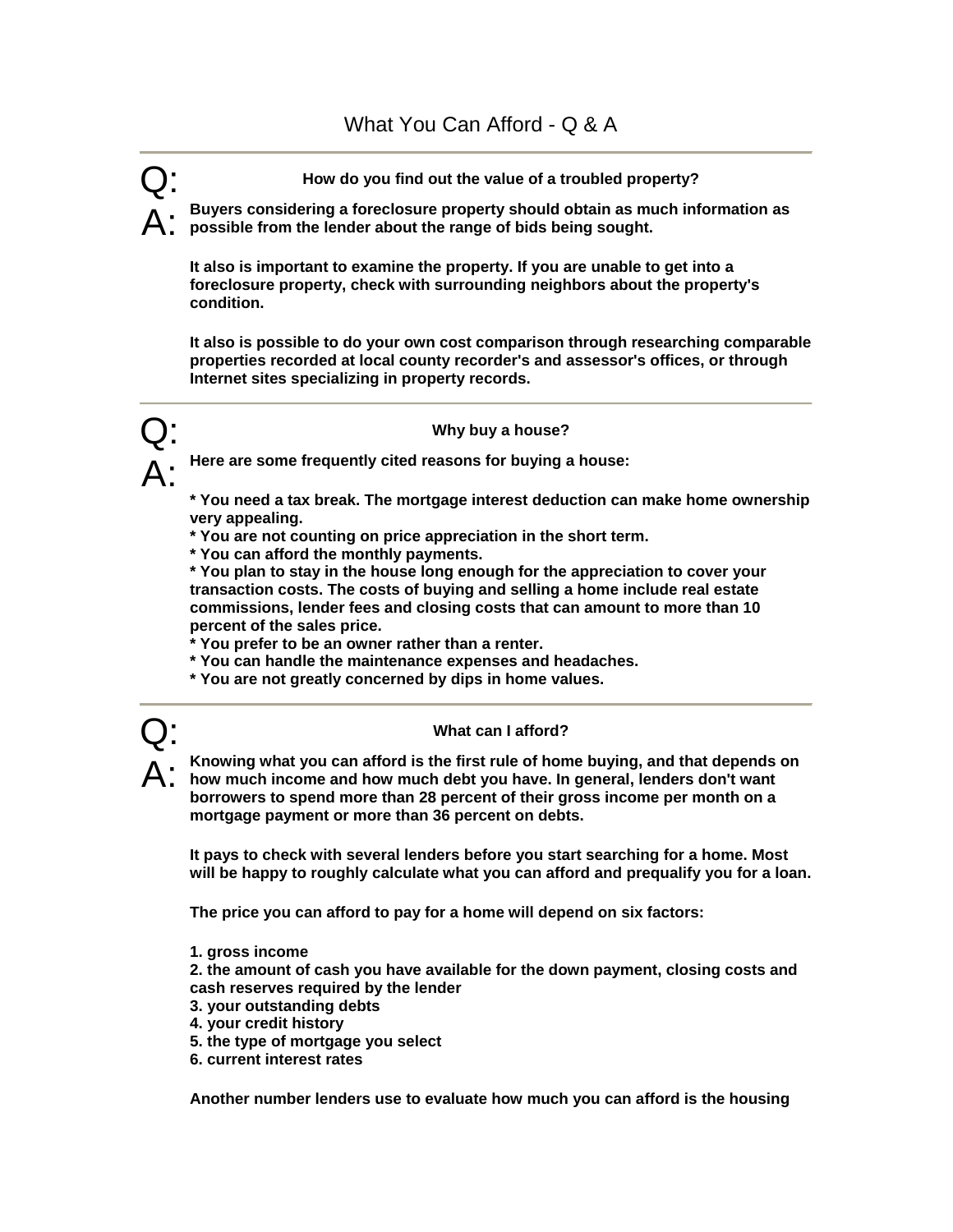**expense-to-income ratio. It is determined by calculating your projected monthly housing expense, which consists of the principal and interest payment on your new home loan, property taxes and hazard insurance (or PITI as it is known). If you have to pay monthly homeowners association dues and/or private mortgage insurance, this also will be added to your PITI.** 

**This ratio should fall between 28 to 33 percent, although some lenders will go higher under certain circumstances. Your total debt-to-income ratio should be in the 34 to 38 percent range.** 

Q: **How much will I spend on maintenance expenses?** 

A: Experts generally agree that you can plan on annually spending 1 percent of the purchase price of your house on repairing gutters, caulking windows, sealing yo **purchase price of your house on repairing gutters, caulking windows, sealing your driveway and the myriad other maintenance chores that come with the privilege of homeownership. Newer homes will cost less to maintain than older homes. It also depends on how well the house has been maintained over the years.** 

Q: **Where do I get information on housing market stats?** 

A: **A real estate agent is a good source for finding out the status of the local housing market. So is your statewide association of REALTORS®, most of which are continuously compiling such statistics from local real estate boards.** 

**For overall housing statistics, U.S. Housing Markets regularly publishes quarterly reports on home building and home buying. Your local builders association probably gets this report. If not, the housing research firm is located in Canton, Mich.; call (800) 755-6269 for information; the firm also maintains an Internet site. Finally, check with the U.S. Bureau of the Census in Washington, D.C.; (301) 495- 4700. The census bureau also maintains a site on the Internet. The Chicago Title company also has published a pamphlet, "Who's Buying Homes in America." Write Chicago Title and Trust Family of Title Insurers, 171 North Clark St., Chicago, IL 60601-3294.** 

Q: **What is the standard debt-to-income ratio?** 

A: **A standard ratio used by lenders limits the mortgage payment to 28 percent of the borrower's gross income and the mortgage payment, combined with all other debts, to 36 percent of the total.** 

**The fact that some loan applicants are accustomed to spending 40 percent of their monthly income on rent -- and still promptly make the payment each time -- has prompted some lenders to broaden their acceptable mortgage payment amount when considered as a percentage of the applicant's income.** 

**Other real estate experts tell borrowers facing rejection to compensate for negative factors by saving up a larger down payment. Mortgage loans requiring little or no outside documentation often can be obtained with down payments of 25 percent or more of the purchase price.**